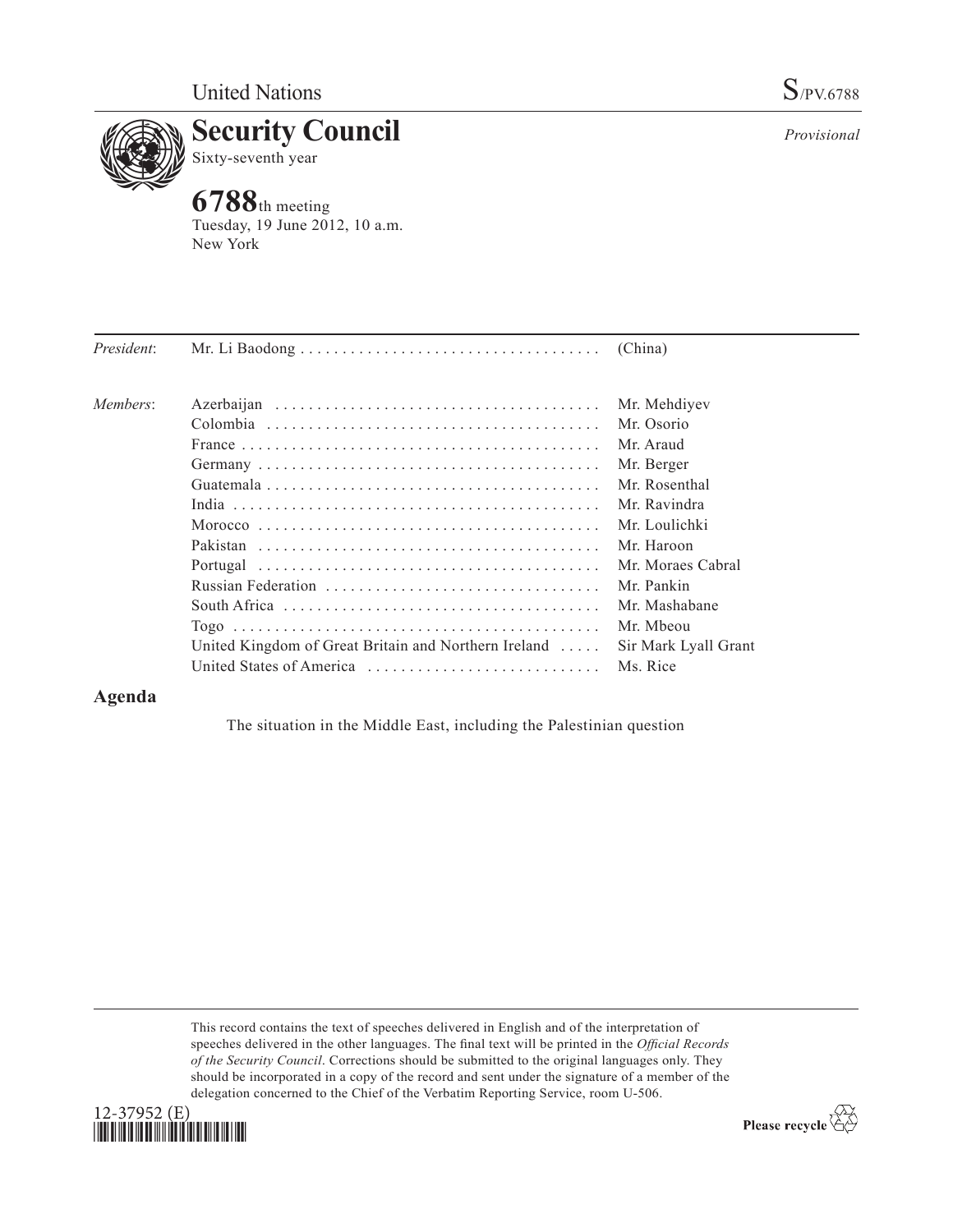*The meeting was called to order at 10.10 a.m.*

## **Adoption of the agenda**

*The agenda was adopted.* 

## **The situation in the Middle East, including the Palestinian question**

**The President** (*spoke in Chinese*): Under rule 39 of the Council's provisional rules of procedure, I invite Mr. Oscar Fernandez-Taranco, Assistant Secretary-General for Political Affairs, to participate in this meeting.

The Security Council will now begin its consideration of the item on its agenda.

I now give the floor to Mr. Fernandez-Taranco.

**Mr. Fernandez-Taranco**: Last month, we reported that there was a series of quiet and informal meetings between the parties characterized by positive engagement and the constructive handling of several potentially destabilizing events on the ground. At that time, Special Coordinator Robert Serry warned that the situation remained uncertain and fragile, highlighting the need for mutual confidence-building measures in order to sustain the talks. We are worried that that has not happened thus far and that the earlier positive environment brought about by quiet engagement between the parties appears to be challenged. The latest announcements related to settlements are an added setback.

As we speak, there are ongoing intensive efforts to avoid a renewed deadlock. It is in that spirit that Quartet envoys met in Brussels on 15 June. The envoys agreed that there was an urgent need for the parties to continue to pursue the present efforts towards resumed dialogue and substantive negotiations and that it was time for them to take the necessary steps towards that goal.

On 6 June, Prime Minister Netanyahu announced the construction of approximately 850 settlement units in several West Bank settlements. The timing coincided with efforts to reach agreement with settlers to relocate five housing units in the settlement of Beit El. The units were built on private Palestinian land and are due to be relocated no later than 1 July, following an Israeli High Court decision. Let me reiterate that all settlement construction in the occupied Palestinian territory, including East Jerusalem, whether on private land or elsewhere, is in violation of international law

and Israel's road map commitments, and it makes the two-State solution all the more difficult to achieve.

On 17 June, near Hebron, an Israeli truck driver allegedly shot and killed two Palestinians after having been attacked himself and injured. Clashes between Israeli settlers and Palestinians continued in the West Bank during the reporting period. Palestinian attacks on Israelis in the West Bank resulted in three Israelis being injured, including a child.

Settler attacks on Palestinians near Hebron on 5 and 11 June resulted in several students and a farmer being injured. Early this morning, a mosque near Ramallah was spray painted and set on fire. The attack is linked to the Israeli decision to evacuate the Ulpana outpost, adjacent to the settlement of Beit El. We note that the Israeli Government has condemned that desecration and vowed to use all means necessary to find the perpetrators and bring them to justice. The United Nations condemns that flagrant act against a Muslim holy site and calls upon the Israeli Government to protect Palestinian individuals and property.

Additionally, 24 Palestinian structures, including seven residences, were demolished in the West Bank, leading to the displacement of 28 Palestinians, including 14 children. On 12 June, a final demolition order was issued against 51 structures in the village of Susiya, near Hebron, which if implemented could lead to considerable displacement of affected Palestinian inhabitants and result in the destruction of international assistance projects in the village.

Palestinian security forces have continued working to maintain law and order in the West Bank, for which the Palestinian security forces need to be adequately equipped. Palestinian security forces defused a number of unexploded devices and returned to Israel a number of Israeli citizens, including a soldier, who had entered the West Bank. A Palestinian security operation aimed at restoring order in Jenin following the death of its Governor in May was extended to Nablus in early June. Around 50 suspects have been detained. The recent opening of state-of-the-art police training and corrections/rehabilitation facilities in Jericho provides further evidence of Palestinian progress in advancing their governance and rule of law agenda. Support from the international community remains essential if continued progress is to be ensured.

The Israel Defense Forces (IDF) conducted 189 operations in the occupied West Bank, during which 114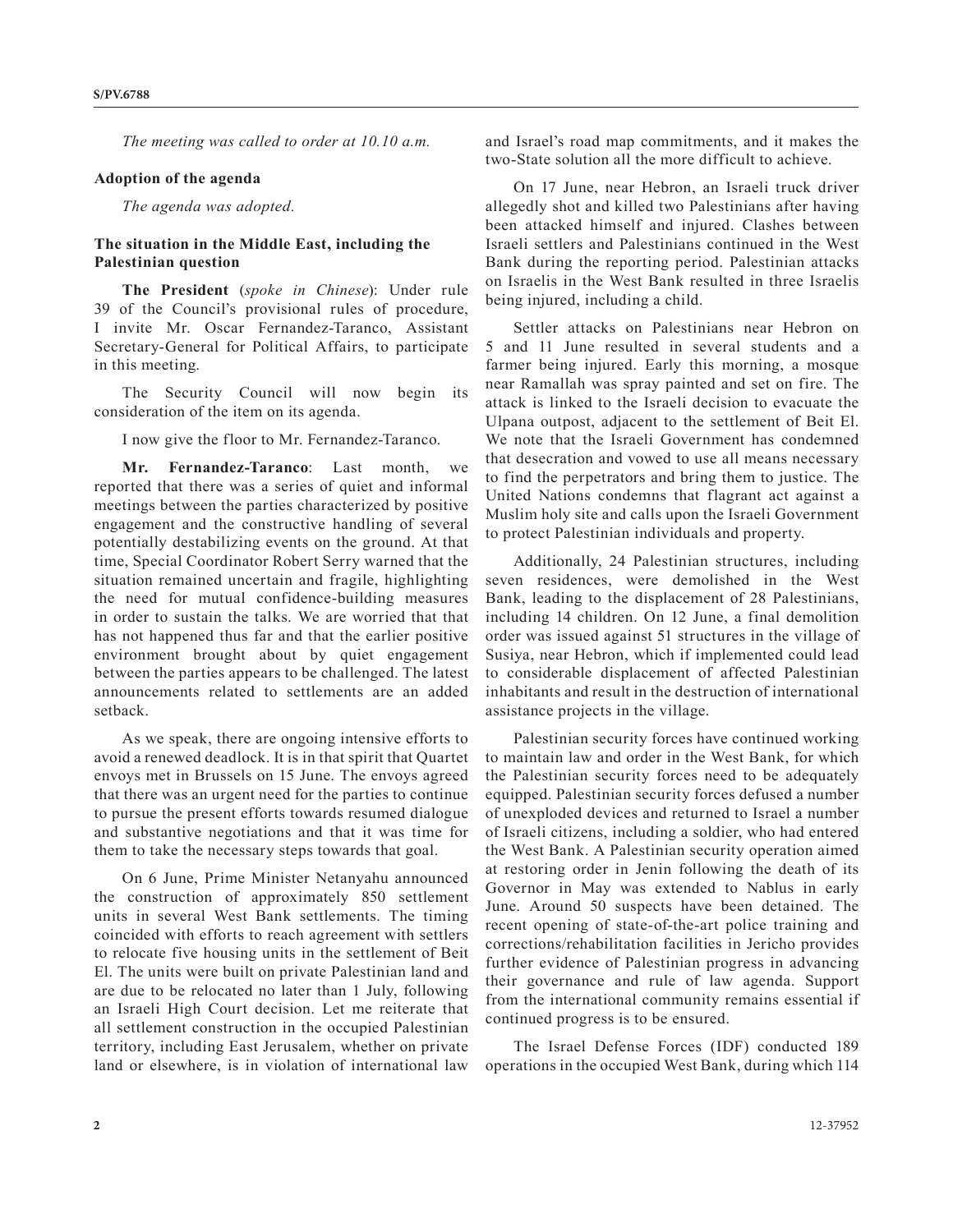Palestinians were injured, including one child, while 79 Palestinians were arrested, mostly in connection with protests marking the anniversary of the 1967 war. Demonstrations also continued against the barrier, which deviates from the Green Line in contravention of the advisory opinion (see A/ES-10/273) of the International Court of Justice.

Despite the agreement reached on 14 May that ended the hunger strike of Palestinian prisoners in Israeli custody and amid reports that some additional Palestinians have been put in administrative detention, two prisoners are reported not to have ended their hunger strikes. On a positive note, Mahmoud Al-Sarsak, who started his strike on 19 March, ended his hunger strike yesterday, after an agreement was reached for his release to Gaza on 10 July. Family visits from Gaza are scheduled to resume shortly, and, on 31 May, Israel transferred the remains of 91 Palestinian militants to the Palestinian Authority. We continue to call for the agreement to be implemented in full by all sides and for the urgent resolution of the ongoing hunger strikes on humanitarian grounds.

Efforts to promote Palestinian reconciliation continued, following the most recent 20 May reconciliation agreement. Fatah and Hamas delegations met in Cairo on 6, 7 and 15 June to discuss candidates for a transitional technocratic Government to be headed by President Abbas. President Abbas insists that any new Government must follow his political programme and abide by Palestinian Liberation Organization commitments. The Palestinian Central Elections Commission resumed operations in Gaza, with full cooperation from the de facto authorities, and plans to register voters in Gaza between 3 and 14 July.

In Gaza, the relative calm that prevailed since April was disrupted on 1 June, when an Islamic Jihad-affiliated militant breached the southern Gaza border and opened fire on a group of Israeli soldiers, killing one before being killed himself. That incident was followed by several exchanges of fire until 6 June. Violence resumed on 17 and 18 June, when rockets were fired from Gaza into Israel, while Israeli air strikes resulted in four Palestinian militants killed and several Palestinians injured, including a woman and her child.

Overall, for the reporting period, a total of 15 rockets and 27 mortar shells were fired from Gaza into Israel, while Israel Defense Forces conducted seven incursions and 14 air strikes into Gaza, resulting in 9 Palestinian militants killed, 9 Palestinian militants injured and 15 Palestinian civilians injured. Two Palestinians were also killed in tunnel-related incidents. We continue to condemn all indiscriminate rocket attacks from Gaza into Israel, which must stop. We also urge Israel to show maximum restraint.

We are also concerned about serious security incidents over the weekend in the vicinity of the Israeli-Egyptian border. Two rockets were shot from the Sinai into southern Israel on 16 June, one landing in the proximity of the Israeli town of Mitzpe Ramon and the other in the Ovda area, both approximately 30 kilometres from the border. No damage or injuries were reported. In the early morning of 18 June, at least three militants attacked Israeli workers constructing the security fence at the Israeli/Egyptian border near the locality of Kadesh-barnea. One Israeli worker was killed and two were injured. The IDF deployed in the area, exchanged fire with the militants, and two militants were killed.

With the closure entering its sixth year, the full implementation of resolution 1860 (2009) and Gaza's recovery and long-term economic growth remain fundamental objectives of the United Nations. As reported in previous briefings, some significant progress was made towards that goal, but much more needs to be done. For United Nations agencies to continue to play a major role in the international efforts towards that end, further Israeli approvals of outstanding United Nations projects are required. The United Nations continues to urge Israel to allow the unrestricted import of key building materials and particularly aggregate, iron bar and cement, which continue to be illegally imported through tunnels with Egypt.

Gaza continues to face an electricity shortage, and despite the gradual transfer of Qatari-supplied fuel from Egypt, the fuel that is reaching the Gaza power plant cannot produce more than 30 megawatts (MW) of the plant's current 90-MW potential. That, together with a decline in fuel procured from Israeli suppliers, means that the energy situation in Gaza remains bleak. The United Nations will continue to monitor the situation with the aim of helping to restore a sustainable level of energy supply.

Overall, the Palestinian economy is showing signs of slowing. Real gross domestic product (GDP) grew by only 2 per cent in the last quarter of 2011, with GDP growth slightly higher in the West Bank than in the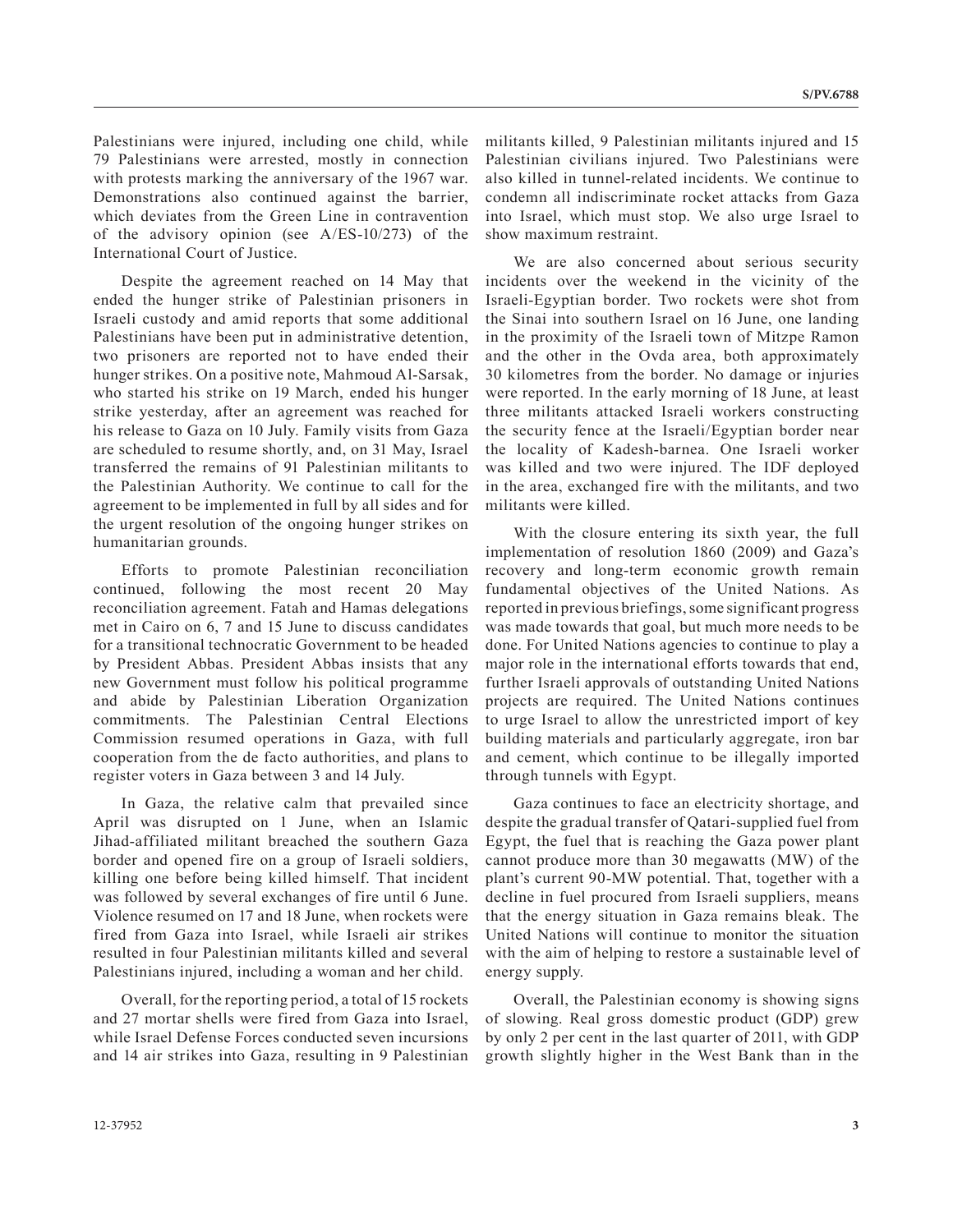Gaza Strip. Among the most significant challenges is unemployment, which increased by 3 percentage points in the first quarter of this year. Unemployment is now 24 per cent across the occupied Palestinian territory. Again, it is higher in Gaza than in the West Bank, and young people are particularly affected by the lack of employment opportunities.

Despite those challenges, the Palestinian Authority continues to realize progress in building the institutions of a future Palestinian State, including its ability to collect economic and other data. The Palestinian Central Bureau of Statistics achieved an important milestone when it subscribed to the International Monetary Fund's Special Data Dissemination Standard for the dissemination of economic and financial statistics. That important step should enable better decision-making within both the public and private sectors and, in so doing, should contribute to the pursuit of sound macroeconomic policies by the Palestinian Authority.

Let me briefly turn to the situation in Syria. Achieving a full and sustained cessation of violence and seeking a peaceful resolution of the crisis in Syria remains at the centre of our efforts. General Mood will provide the view from the ground in relation to the activities of the United Nations Supervision Mission in the Syrian Arab Republic (UNSMIS) this afternoon.

I will therefore limit my remarks to emphasizing that the Secretary-General remains gravely concerned about the intensification of violence and the rising death toll, as well as the continued human rights abuses and unmet humanitarian needs. The situation in Homs is particularly alarming. The tragic human suffering resulting from the escalating conflict calls for urgent and concerted efforts to avoid a full-scale civil war. Time is running out. The Secretary-General has repeatedly underscored that the Government of Syria bears the prime responsibility for changing course and fully implementing the six-point plan. Shelling and firing against population centres by Government forces, including from tanks and helicopters, must stop immediately. The cessation of armed violence in all its forms is an obligation for all sides. The opposition, too, must abide by it.

Joint Special Envoy Annan and his deputies continue to work with the concerned Governments and a broad spectrum of the Syrian opposition towards launching a political process, which would provide a chance for a peaceful resolution of the Syrian crisis,

which is already in its sixteenth month. We welcome and encourage the ongoing efforts to find common purpose in the international community. It is urgent that those consultations yield real results soon. As was recommended by the Secretary-General and the Joint Special Envoy on 7 June, a truly joint effort by the Council — one that delivers unified and sustained pressure to demand compliance in full with the six-point plan — is urgently needed. Otherwise, we may be reaching the day when it will be too late to stop the crisis from spiralling out of control.

Humanitarian organizations continue to scale up their activities, reaching over 400,000 people in the first 10 days of this month and providing 50,000 people with basic living items this month alone. However, access is still very limited, and the gap between what is needed and what is provided remains far too wide. Due to the increase in fighting, there are now well over one million people in need inside Syria. The number of assisted refugees in Iraq, Jordan, Lebanon and Turkey has reached 86,000 and continues to rise. The Secretary-General calls on the Government of Syria and the opposition groups to facilitate access by humanitarian organizations to all those in need.

In that context, the regional aspects of the peace process are stalled. It is worth noting that the 5 June anniversary passed without incident, both in the occupied Syrian Golan and in southern Lebanon.

Let me now turn to the situation in Lebanon. Since the last briefing (see S/PV.6775), Lebanon has continued to face challenges to its security and stability, owing partly to the continued crisis in Syria.

On 1 June, further fighting broke out in Tripoli between the predominantly Sunni and Alawite neighbourhoods of Bab al-Tabbaneh and Jebel Mohsen, which continued for several days and left 15 people dead and several dozen injured. The deployment of the Lebanese Army and the Internal Security Forces in the area contained the fighting, but the situation in Tripoli remains fragile. United Nations Special Coordinator Plumbly visited the city on 12 June.

Additionally, there have been reports of Syrian Army incursions into the northern area of Akkar and in the Bekaa, with two persons killed during such incursions. In other incidents, Lebanese citizens were abducted and taken across the border to Syria. Most of them were subsequently released, in some instances in exchange for the release of abducted Lebanese